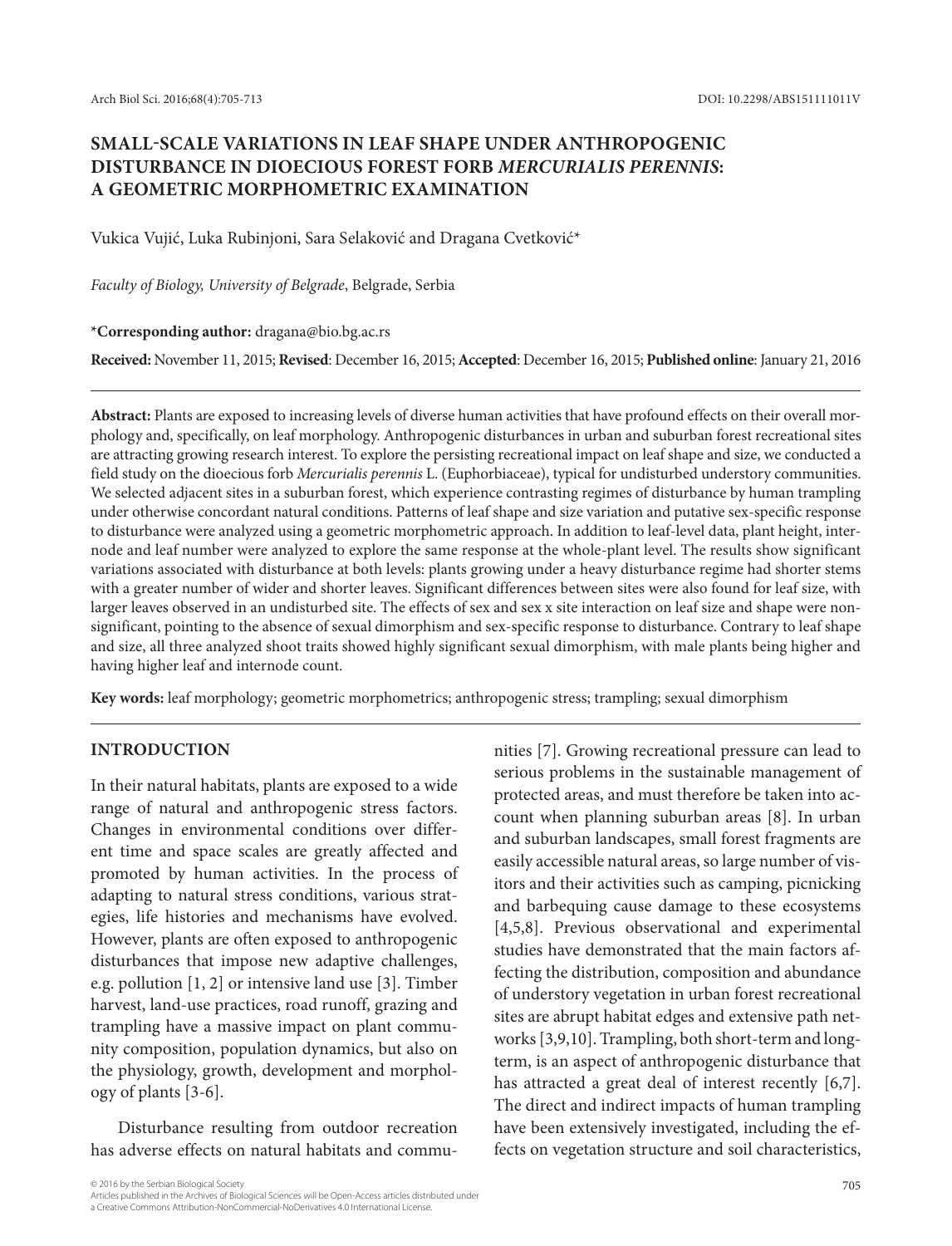alterations in life history traits and the reproductive patterns of understory species [6-12]. Traits related to plant tolerance and morphological responses to disturbance, at the vegetation and individual species levels, have been a focus of a number of studies ([6], and references therein).

Plant tolerance represents a combination of resistance, defined as withstanding disturbance without effective damage, and resilience, defined as recovering from effective damage [13]. The resistance of plant growth forms to disturbance by trampling follows a general order, in which grasses and other graminoids are the most resistant, followed by shrubs, ferns and forbs, which are the least resistant [14]. Graminoid life forms are considered tramplingresistant because they possess narrow leaves and flexible, horizontally branching stems. By contrast, forbs are more likely to be damaged because they have vertical stems bearing broader and larger leaves [13,15]. Besides the plant form, trampling resistance is dependent on climatic zones and vegetation types [14]. Alpine vegetation is considered to be resistant to mechanical stress, whilst montane vegetation, especially understory species, seems to be less capable of dealing with trampling [14,16]. Generally, the ground vegetation of temperate forests is considered to be trampling-sensitive [15].

The resistance and resilience of plants is strongly related to their morphological traits; specifically, leaf traits are considered to be one of the key morphological factors contributing to plant tolerance to trampling [6]. In the last few decades, geometric morphometrics (GM) has been commonly employed in morphological studies for resolving questions in a variety of research areas [17]. In assessing quantitative shape variation, even on a very small scale, GM methods have proved to be efficient and statistically powerful [18]. Although GM was primarily applied to animal taxa [19,20], its use in plant research has increased rapidly; recently, the interest has focused on analyzing the shape variation of leaves, both simple and compound [18, 21, 22].

Dog's mercury, *Mercurialis perennis* L. (Euphorbiaceae), is a forest forb and a typical member of undisturbed understory communities, but it can also be found in habitats under different levels of anthropogenic disturbance [23]*.* Species of the genus *Mercurialis* are known for a great variety of life histories and sexual systems, and dioecious *M. perennis* has proven to be a valuable model system for studying patterns of sex ratio variation and sexual dimorphism [24-27].

Sexual dimorphism (SD), as one of the significant sources of phenotypic variation, has received considerable research attention, although, traditionally, much more in animals than in plants. In gender dimorphic plant species, male and female individuals are under different selection pressures [28,29], resulting in diverging resource economy and reproductive allocation. Different reactions to environmental conditions can lead to spatially divergent niches [28] or sex-specific biotic interactions [30]. Since prominent SD in plant size was demonstrated previously in *M. perennis* [25], the question to address was the putative presence of intersexual differences and sexspecific reactions to disturbance expressed through variations in leaf shape.

In the present study, we analyzed variations in leaf shape and size of *M. perennis* plants from two adjacent sites in a suburban forest experiencing contrasting levels of anthropogenic impact. The aim was to investigate and quantify the effects of human-induced disturbance, with focus on human trampling. Patterns of leaf shape variation and possible sex-specific patterns in response to disturbance were analyzed using a geometric morphometric approach. We hypothesized that the effects of anthropogenic disturbance were reflected in leaf shape change, even on a small spatial scale. In addition to leaf-level data, we analyzed data on shoot traits (plant height, leaf and internode number) to explore the response to disturbance at the whole-plant level. We also aimed to explore the presence of sexual dimorphism in the analyzed traits.

## **MATERIALS AND METHODS**

## **Study species**

*Mercurialis perennis* L. (Euphorbiaceae) is a dioecious, wind-pollinated perennial herb, with wide distribution in Europe [23]. It is very frequent in undisturbed shaded woodlands, growing in dense stands as a part of ground-level flora. In Serbia, *M.*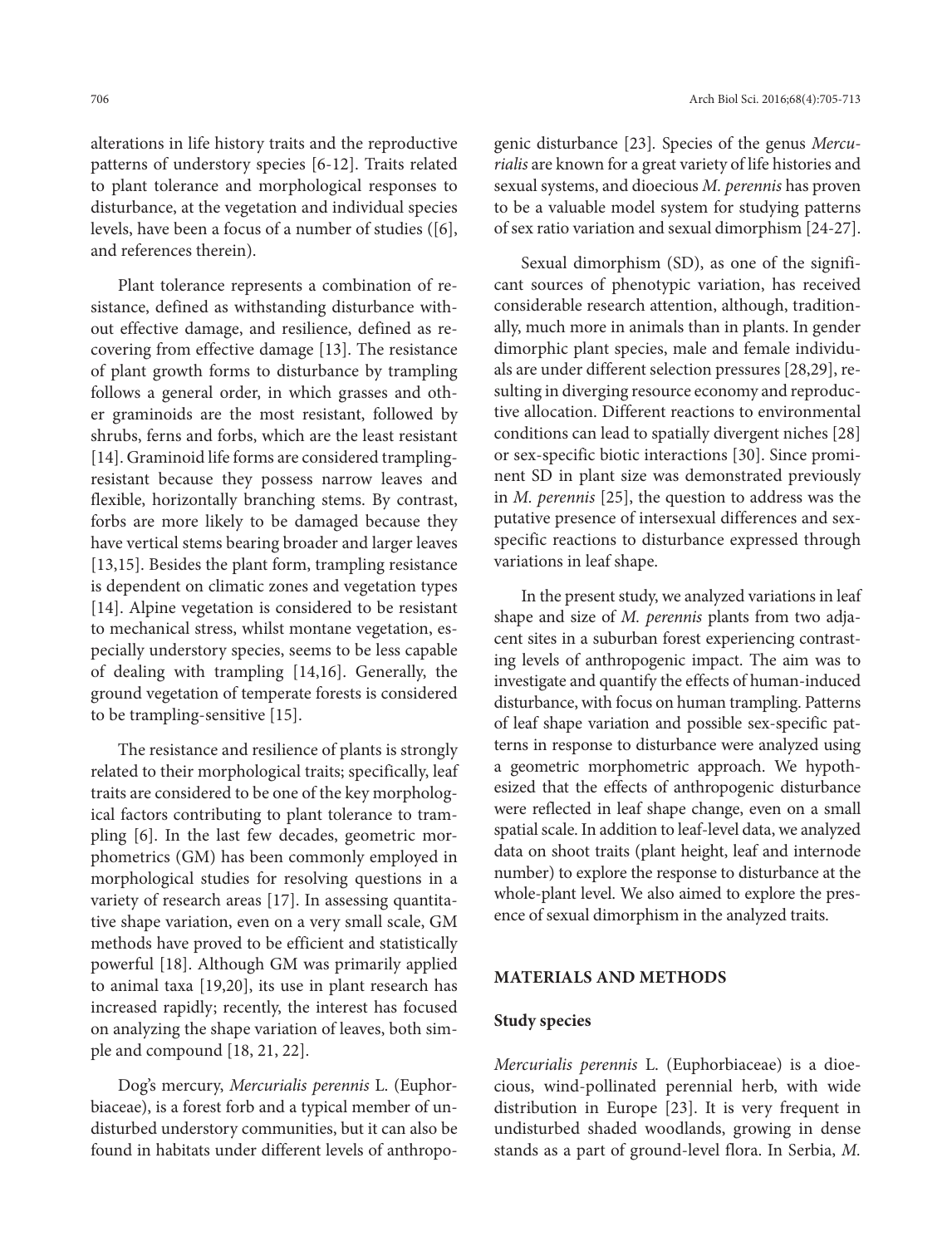*perennis* populations naturally occur in both lowland and montane habitats [25], growing under different light and temperature regimes, as well as under different levels of anthropogenic disturbance.

#### **Study sites**

The study sites are located on the slopes of Mt. Avala, a nature protected area and a popular recreation zone on the outskirts of Belgrade, Serbia. For this study we selected two adjacent sites in a hilly mixed beech forest with sessile oak and hornbeam (*Fagetum submontanum mixtum* sensu [31]), on free draining calcareous soil, experiencing contrasting levels of anthropogenic disturbance under otherwise concordant natural conditions. The study area is characterized by warm summers, under a moderate continental climate with an average annual temperature of 9.2°C and average annual precipitation of 712.6 mm [32]. The altitude of the localities is 452 m above sea level.

The first site (N 44°41'38'' E 20°30'47'') is a rest area by the road with frequent traffic, due to the vicinity of monuments and tourist attractions (Avala tower). Visitors picnic and barbeque on the site. Frequent trampling has resulted in heavily compacted soil and extremely reduced tall herb vegetation coverage, with *Mercurialis perennis* persisting and forming patches under the beech canopy. The second location (N 44°41'38'', E 20°30'49'') is in the forest, by an unfrequented path, and accessible only on foot. A steep creek separates the site from the rest area, resulting in a sharp contrast in the level of disturbance by human activities without a clear break in the understory vegetation. The site represents residues of a once heavily managed forest, which is currently in the advanced phases of secondary succession. The understory vegetation, consisting mainly of herbaceous species with *M. perennis* forming dense stands, develops towards an original relict forest in undisturbed conditions. Therefore, hereinafter this site will be referred to as "undisturbed".

## **Sampling procedure and analyses**

The plants were sampled in April 2013; 60 individuals (30 female and 30 male) were sampled from the undisturbed habitat and 59 individuals (29 female



**Fig. 1.** Digital image *of Mercurialis perennis* leaf showing the fan with 10 radial guidelines, landmarks (1, 6) and semilandmarks (2-5, 7-10).

and 30 male) from the disturbed habitat. Plant height (the length of the stem from ground level to the tip of the plant), number of leaves and number of internodes were determined on fresh material. The plants were then herbarized and the leaves separated from the stems. Leaves were scanned using a Hewlett-Packard ScanJet G4010 (600 dpi resolution, JPEG format), with the abaxial side facing the scanner. The scans of the first pair of fully developed leaves were further processed; overall, 238 leaves from 119 plants were included in the analysis.

For analysis of leaf shape, the programs MakeFan and CoordGen from the IMP6 package [33] were employed. MakeFan was used to construct the fan on each leaf, based on two landmarks: on the base and tip of the leaf, with 10 radial guidelines (Fig. 1). To provide information about leaf shape, which is essential for geometric morphometrics [34], ten semilandmarks were positioned using TpsDig software [35]. For each leaf, the size information was calibrated by acquiring two additional points from the scanned ruler. The CoordGen6f program was used to calculate centroid size (CS) and Procrustes coordinates.

The analysis of two-dimensional landmark data was performed using MorphoJ software [36]. The extraction of information about size and shape of the leaves [37,38] was carried out using generalized Procrustes analysis (GPA). To minimize artifacts of the herbarization process that could skew the results, the symmetric component of shape variation was used in further analysis [19].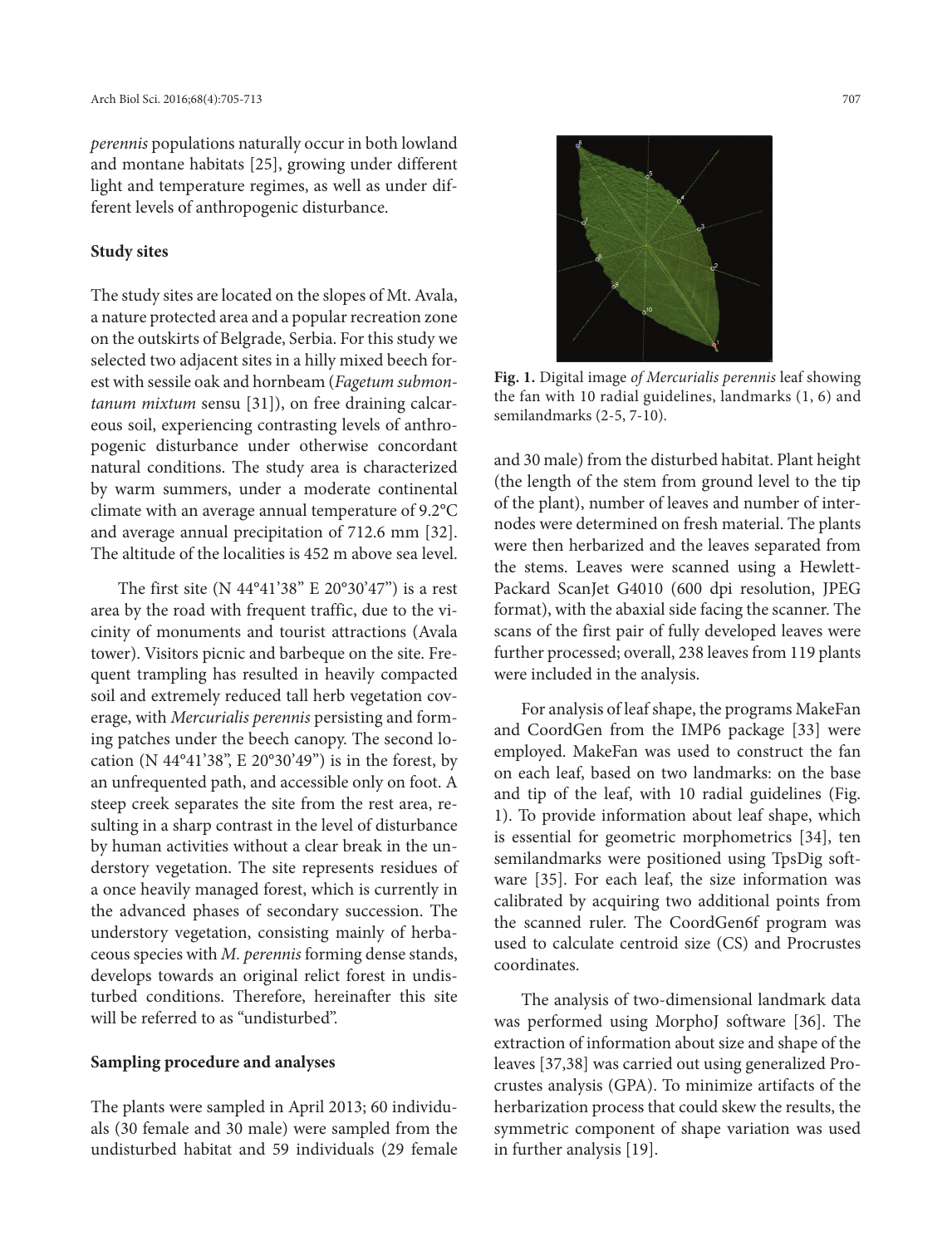To explore variations in leaf size, analysis of variance (ANOVA) was carried out, with centroid size as the dependent variable and site and sex as independent variables; both site and sex were fixed factors. Multivariate analysis of variance (MANOVA) was used to establish differences in leaf shape, with shape variables (Procrustes coordinates) as dependent variables; independent variables were site and sex. Shape and size variations were analyzed after averaging the values obtained for leaves relative to the plant.

Principal component analysis (PCA) was carried out to examine the main patterns of leaf shape variation and visualize differences in shape among the analyzed groups. The Procrustes distance between the mean shapes of leaves from the disturbed and undisturbed sites was computed as a measure of shape difference. We investigated whether the shape changes were associated with variation in leaf size using multivariate regression of Procrustes coordinates onto log centroid size [39]. Visualization of the relationship between shape variables and centroid size was performed by plotting a shape score against log centroid size. A permutation test with 10000 iterations was used to calculate the statistical significance of the relationship between the shape variables and centroid size [40]. Further analysis was performed on the residual variance of shape.

At the whole-plant level, the effects of site and sex were explored using ANOVA for plant height. For number of leaves and number of internodes, customary transformations did not improve the fit of these variables to the assumptions for the above analysis, and the Mann-Whitney-Wilcoxon test was applied. Statistical analyses were carried out using the package Statistica 8.0 (StatSoft Inc., Tulsa, OK, USA) and MorphoJ [36]; the graphs were made in MorphoJ and R 3.0.2 [41].

## **RESULTS**

The difference in centroid size of leaves between the disturbed and undisturbed sites was highly significant ( $F_{1,115}$ =14.97, p<0.001), but the effects of sex ( $F_{1,115} = 0.19$ , p=0.6618) and site x sex interaction  $(F<sub>1,115</sub>=0.18, p=0.6747)$  were nonsignificant. The difference between sites remained significant after controlling for plant height ( $F_{1,114}$ =5.52, p=0.0205), with



**Fig. 2.** Leaf centroid size of plants from undisturbed and disturbed sites (median, the first and third quartiles, range and outlier).

**Table 1**. Multivariate analysis of variance (MANOVA) for shape variables (Procrustes coordinates).

|            | $\lambda$ Wilks | df1, df2 |      | p       |
|------------|-----------------|----------|------|---------|
| Site       | 0.6166          | 17.99    | 3.62 | < 0.001 |
| <b>Sex</b> | 0.8172          | 17.99    | 1.30 | 0.206   |
| Site x sex | 0.8151          | 17.99    | 1.32 | 0.196   |

leaves from the undisturbed habitat being larger than those from the disturbed habitat (Fig. 2).

MANOVA of shape variables (Procrustes coordinates) showed a highly significant difference in leaf shape between the sites. On the other hand, differences between sexes, as well as the interaction effect, were nonsignificant (Table 1).

Overall variation in leaf shape at both sites was explained by principal component analysis (PCA). The first principal component (PC1) explained 80.72% of the total variance, with the first two PCs accounting for 96.12% of the total variance. The thin-plate spline deformation grids along the axes visualize general differences in leaf shape (Fig. 3); the main feature associated with PC1 is change in the elongation of leaf. The leaves from the disturbed habitat were broader and shorter compared to the more elongated leaves from the undisturbed habitat. Procrustes distance, the measure of magnitude of shape differences, was  $0.0377$  (p<0.001 based on a permutation test).

Shape variation also included the effect of allometry. Multivariate regression of Procrustes coordinates onto log centroid size showed that the allometric effect was significant (p=0.0055, based on a permutation test), and that size accounted for 5.2% of leaf shape variation (Fig. 4). Thus, additional analysis was per-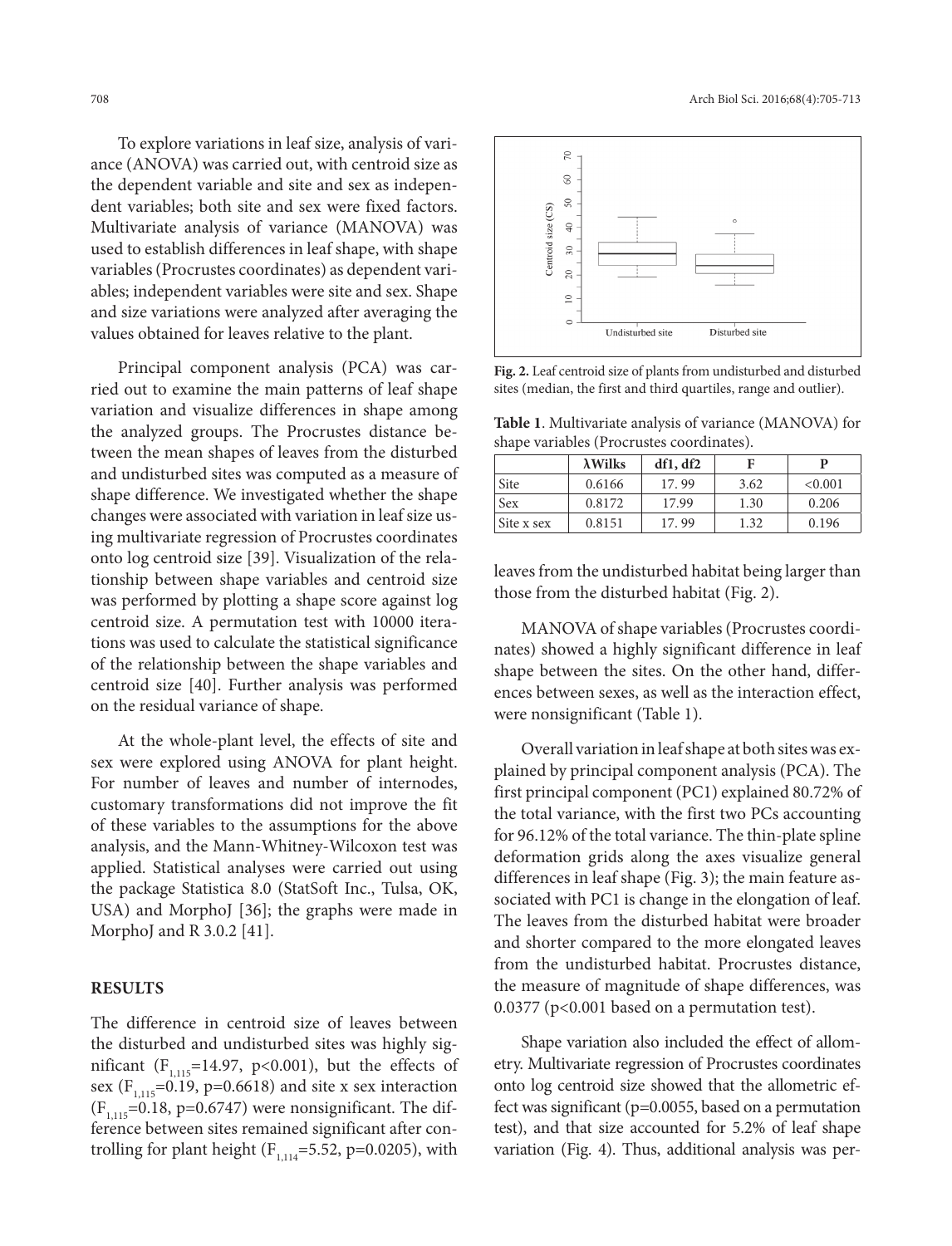

**Fig. 3.** Principal component analysis (PCA) showing leaf shape variation. Deformation grids along the first (PC1) and second (PC2) axes demonstrate shape changes.



**Fig. 4.** Scatterplot of leaf shape to leaf centroid size (allometric shape variation) of plants from disturbed and undisturbed sites.

formed on size-corrected shape variables. The difference in residual variance of shape between the sites was significant ( $F<sub>8,108</sub>=2.15$ , p=0.0373), but sex and site x sex interaction effects were nonsignificant ( $F_{8,108}=1.15$ , p=0.3366;  $F_{8,108}$ =1.40, p=0.2045, respectively).

Plant height was significantly different between the disturbed and undisturbed habitats  $(F_{1,115}=33.62,$ p<0.001) as well as between the sexes  $(F_{1,115}=21.32,$ p<0.001). Plants from the undisturbed habitat were higher than plants from the disturbed habitat, and males from both sites were higher compared to females. Site x sex interaction was not significant  $(F_{1,115}=0.12, p=0.7344)$  (Fig. 5A). Leaf number per plant differed significantly between sites  $(Z = 2.84,$  $p=0.0045$ ) and between sexes (Z = 4.19,  $p<0.001$ ). Plants from the disturbed habitat had more leaves. This was also the case with males from both habitats (Fig. 5B). In addition, the relationship of leaf CS with leaf number per plant was explored and found to be nonsignificant ( $F_{1,117}$ =0.61, p=0.4365). The effect of sex on internode number was significant  $(Z = 5.16$ , p<0.001); males had more internodes than females in both habitats (Fig. 5C). However, there was no significant difference between the disturbed and undisturbed sites  $(Z = 0.99, p=0.3240)$ .



**Fig. 5.** Boxplots of (A) plant height, (B) leaf number and (C) internode number of male (M) and female (F) plants from disturbed and undisturbed sites (median, the first and third quartiles, range and outliers).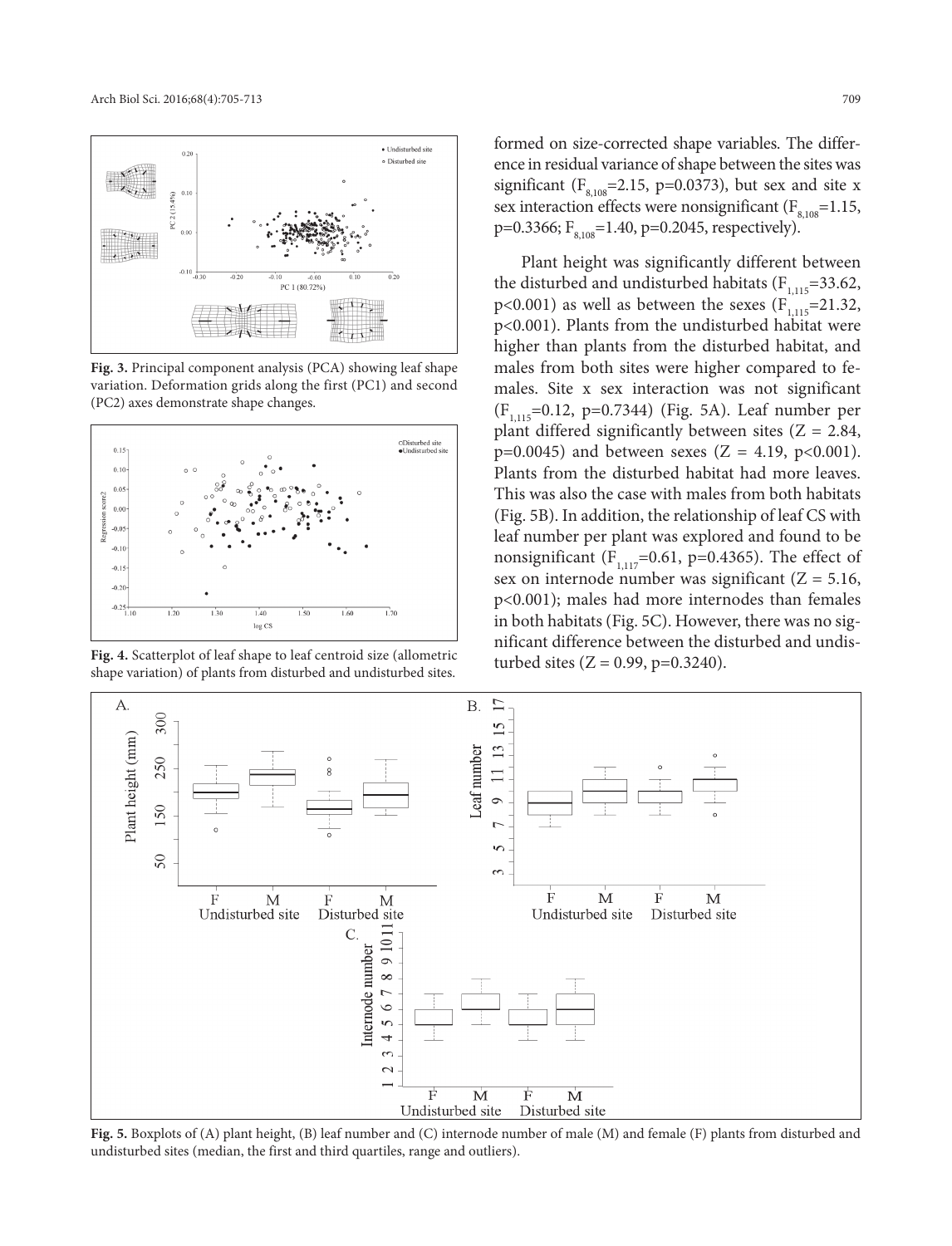# **DISCUSSION**

We found significant differences in leaf size and shape of *M. perennis* plants growing under contrasting disturbance regimes (disturbed vs. undisturbed). Previous studies pointed to leaf size as one of the key morphological traits contributing to plant tolerance to trampling [6,42]. A reduction in leaf elongation proportional to duration of trampling has been demonstrated in many species with different types of growth form [42]. The decrease in leaf size as the intensity and frequency of disturbance increase represents the adaptive response, since it provides a plant with a greater chance of escaping injury as smaller leaves may be less affected by trampling [43,44]. Our field study showed that leaves from the heavily disturbed site were significantly smaller compared to leaves from the undisturbed site. These findings are in accordance with the results of experimental studies dealing with the effects of trampling on herbaceous species [6,42-44].

Regarding shape change, the picture is more complex. Previous reports focusing on traditional measurements for depicting shape changes, such as leaf blade length, leaf length and width (including leaf blade length to leaf width and length ratios) [44], pointed to different trends of change in leaf shape due to trampling. Depending on growth form, a plant's response to different frequencies of mechanical stress may result in narrower and more flexible leaf morphology, or in the production of shorter and rounder leaves [44,45]. Our survey showed that in *M. perennis*, a broadleaved forb typical of understory communities, disturbance by trampling modifies leaf shape. The difference in shape between the sites with opposing disturbance regimes was highly significant, with leaves from the disturbed site being broader and shorter. It has been suggested that in trampling-prone areas, under unpredictable mechanical stress, narrow leaves are favored mainly in rosette-type plants, while in plants with other growth forms the opposite trend can be found [44].

When studying morphological variation, estimation of the allometric effect is a necessary step. We have investigated the influence of allometry (defined as the dependence of shape on size [17]) on the observed leaf shape variation by performing allometric regression of Procrustes coordinates on centroid size. The results revealed that overall leaf shape

variation significantly influenced allometry. To determine if the observed differences in shape between the sites could be attributed only to difference in size, or whether there is an effect of disturbance on shape itself, we analyzed the residual shape variance. The site effect remained statistically significant, thus confirming the effect of disturbance on leaf shape.

In addition to leaf-level traits, we analyzed plant height, leaf and internode number to explore the response to disturbance at the whole-plant level. In our survey, individual plants from the disturbed site were shorter in stem and had a higher number of leaves compared to their counterparts from the undisturbed site. Mechanical stress has an array of impacts on different plant growth forms; at the morphological level, plant height was found to be the most sensitive indicator of the adverse effects of trampling [42]. The only exceptions can be found in some species adapted to heavily trampled habitats by having tough and resistant organs [46]. However, in the majority of plants, especially those with more vulnerable organs, erect stems and broad leaves, trampling causes a severe decrease in height [8,11,46,47]. It has been suggested that trampling may affect taller and shorter plant species in a similar fashion, but nonetheless the relative reduction in plant size was greater when tall plants were subjected to disturbance of various intensities [42]. Even less destructive mechanical stimuli can have a profound effect on height – it was shown that touch stimulation led to a significant reduction in inflorescence elongation in *Arabidopsis* [48]. Disturbance by human trampling significantly decreased shoot height of the forest herb *Anemone nemorosa* [11].

Our results are in line with these findings. We also found that the difference in internode number between plants from the disturbed and undisturbed sites was not significant, demonstrating that the reduction in height was due to the reduction in internode length, not their number. Strategies of dealing with stress include the stress-induced morphogenic response described by Potters et al. [49]. At the organismal level, responses associated with various stressors, including mechanical disturbance, can be manifested as stem elongation inhibition and growth redistribution.

Remarkably, the number of leaves per plant was higher in the disturbed site. When exposed to heavy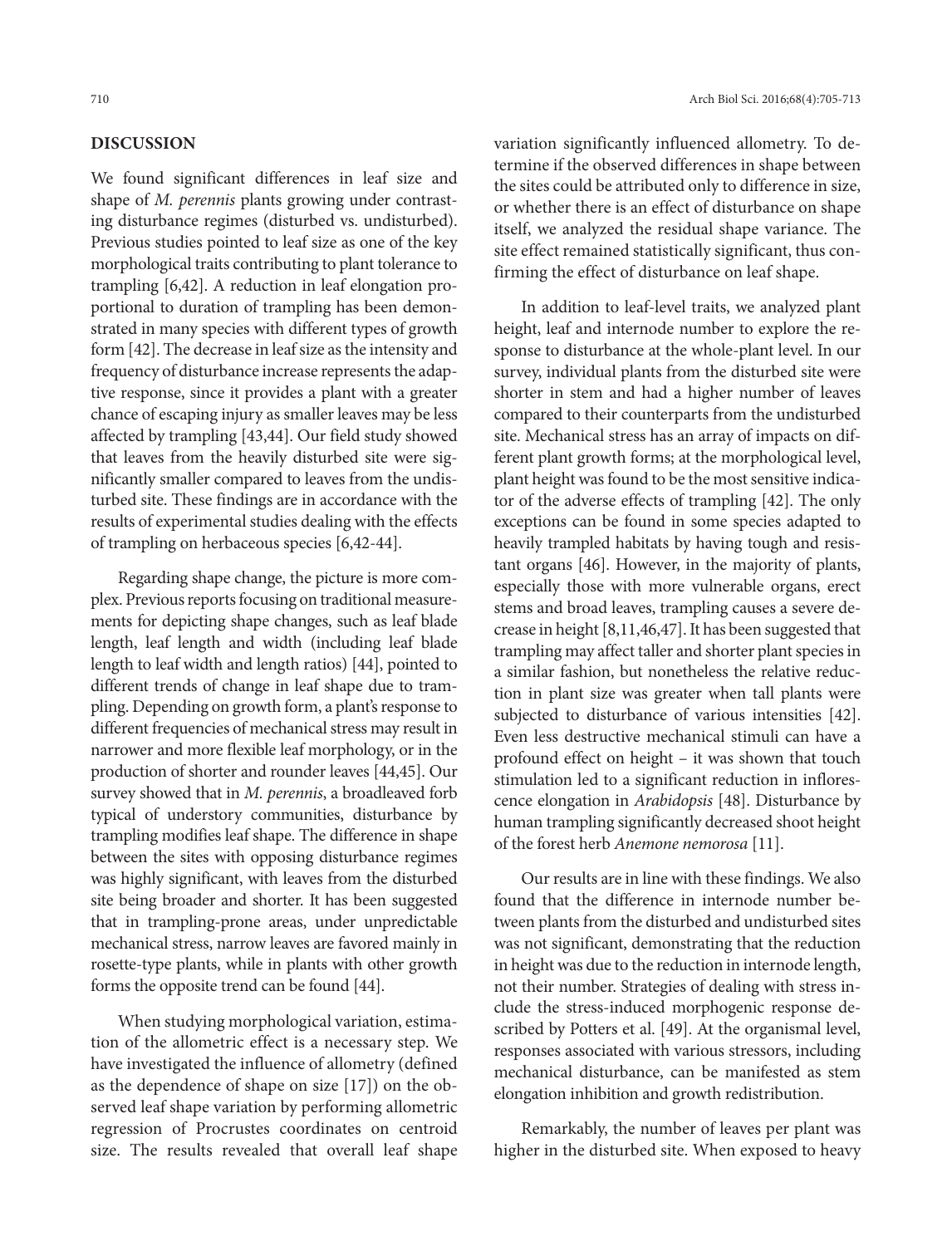mechanical stress, plants often suffer a significant reduction in the number of leaves depending on growth form, anatomical characteristics of leaves, etc. [42]. However, trampling can also result in an increased number of leaves per plant, as was found in *Plantago asiatica* [44,50].

It has to be noted, however, that the observed differences are not the consequences of trampling alone. In natural populations under the given disturbance regimes, other environmental conditions, both anthropogenic and natural (e.g. air pollution, light conditions), can additionally influence the analyzed traits [6]. However, in the present study, given the close proximity and similarity of the analyzed sites, we have focused on trampling, since the difference in trampling regime was the most striking one. Disturbance by trampling affects plants directly (through mechanical stress) and indirectly (e.g. through soil compaction and reduced presence of tall herbs) [6,11]; thus, both kinds of effects contributed to the observed responses to disturbance.

One interesting point is the relationship between the number of leaves and their size, since previous studies postulated the existence of a fundamental trade-off between these traits in angiosperms in general, and at the within-species level, in natural populations of herbaceous species [51]. Although in our study no significant relation between leaf number and size was revealed, this finding should be taken with caution, since centroid size was the only measure of leaf size used in the analyses, and only the first pair of fully developed leaves was included.

Another question we have addressed in this study is the putative presence of sexual dimorphism in analyzed traits. It was reported that *M. perennis* displays sexual dimorphism in both plant size [25] and leaf size [52], but no previous study attempted to explore and quantify SD in leaf shape in this species.

We found prominent sexual dimorphism in all three analyzed shoot traits – height, internode number and leaf number, contrary to leaf shape and size. The pattern of male *M. perennis* being higher than that of females in both sites, typical for lowland habitats [25], was confirmed. Plants from the disturbed site were generally lower, but the lack of site x sex interaction indicates no sex-specific response to anthropogenic disturbance. Internode number and leaf number were also significantly higher in male plants.

Although intersexual differences have been explored in a variety of plant traits, data on SD in leaf size and shape are still limited*.* In the present study, we found that leaf centroid size was similar in both sexes. Thus, we did not confirm the previous report that in *M. perennis* males have smaller leaves than females [52]. Regarding leaf shape, it was reported that in male *M. perennis* the leaves were also narrower compared to female leaves [23,52]. Based on this, it was expected to find significant intersexual differences in this trait. However, this was not the case, and we found no significant difference in shape between male and female leaves. Thus, our results indicate that, with respect to leaf shape and size, the sexes responded to disturbance in a similar manner.

This study is, to our knowledge, the first to explore a potential link between anthropogenic disturbance and morphological responses in leaf shape (including the putative sex-specific response) in a natural population, using a GM approach. This approach proved to be efficient in detecting quantitative shape variation on a small spatial scale. We have demonstrated the existence of patterns of leaf shape and size variation strongly associated with disturbance. A similar response was also found at the wholeplant level in the analyzed shoot traits. The results presented here are of interest for further investigating of the anthropogenic influences on mechanisms that determine leaf shape in light of environmental constraints. Our study contributes to some important issues concerning the growing pressure of human activities on suburban forest fragments and the response patterns of forest forbs to various forms of anthropogenic disturbance.

**Acknowledgments:** The authors thank Christian Peter Klingenberg and Danijela Miljković for helpful comments on parts of this manuscript. This study was supported by the Ministry of Education, Science and Technological Development of the Republic of Serbia, Grant No. 173025.

**Authors' contributions:** All authors contributed to sample collection, data analysis and manuscript preparation; V.V. preformed material scanning and landmark digitalization, S.S. and L.R. material scanning, D.C. wrote the final version of manuscript.

**Conflict of interest disclosure:** The authors claim no conflict of interest.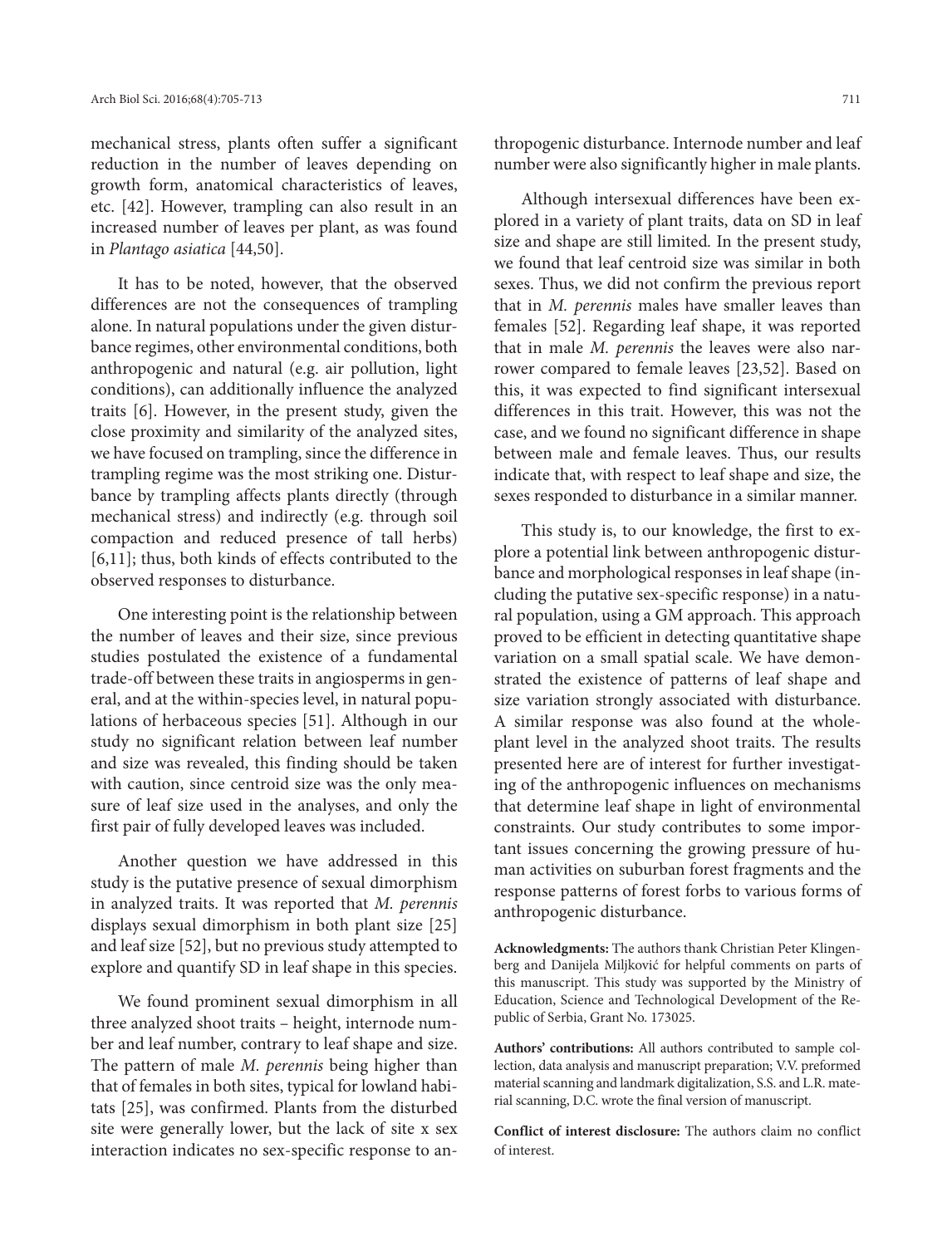# **REFERENCES**

- 1. Honour SL, Bell JNB, Ashenden TW, Cape JN, Power SA. Responses of herbaceous plants to urban air pollution: effects on growth, phenology and leaf surface characteristics. Environ Pollut. 2009;157:1279-86.
- 2. Vujić V, Avramov S, Tarasjev A, Barišić Klisarić N, Živković U, Miljković D. The effects of traffic-related air pollution on the flower morphology of *Iris pumila* -comparison of a polluted city area and the unpolluted Deliblato Sands (nature reserve). Appl Ecol Env. 2015;13:405-15.
- 3. Guirado M, Pino J, Rodà F. Understorey plant species richness and composition in metropolitan forest archipelagos: effects of forest size, adjacent land use and distance to the edge. Global Ecol Biogeogr. 2006;15:50e62.
- 4. Kutiel P, Zhevelev Y. Recreational use impact on soil and vegetation at picnic sites in Aleppo pine forests on Mount Carmel, Israel. Isr J Plant Sci. 2001;49:49-56.
- 5. Amrein D, Rusterholz HP, Baur B. Disturbance of suburban *Fagus* forests by recreational activities: effects on soil characteristics, above-ground vegetation and seed bank. Appl Veg Sci. 2005;8:175-82.
- 6. Bernhardt-Römermann M, Gray A, Vanbergen AJ, Berges L, Bohner A, Brooker RW, De Bruyn L, De Cinti B, Dirnböck T, Grandin U, Hester AJ, Kanka R, Klotz S, Loucougaray G, Lundin L, Matteucci G, Mészáros I, Oláh V, Preda E, Prévosto B, Pykälä J, Schmidt W, Taylor ME, Vadineanu A, Waldmann T, Stadler J. Functional traits and local environment predict vegetation responses to disturbance: a pan-European multi-site experiment. J Ecol. 2011**;**99:777-87.
- 7. Pescott OL, Stewart GB. Assessing the impact of human trampling on vegetation: a systematic review and metaanalysis of experimental evidence. PeerJ. 2014;2:e360. DOI: 10.7717/peerj.360
- 8. Kissling M, Hegetschweiler KT, Rusterholz HP, Baur B. Short-term and long-term effects of human trampling on above-ground vegetation, soil density, soil organic matter and soil microbial processes in suburban beech forests. Appl Soil Ecol. 2009;42:303-14.
- 9. Hamberg L, Malmivaara-Lämsä M, Lehvävirta S, O'Hara RB, Kotze DJ. Quantifying the effects of trampling and habitat edges on forest understory vegetation - a field experiment. J Environ Manage. 2010;91:1811-20.
- 10. Malmivaara-Lämsä M, Hamberg L, Löfström I, Vanha-Majamaa I, Niemelä J. Trampling tolerance of understorey vegetation in different hemiboreal urban forest site types in Finland. Urban Ecosyst. 2008;11:1-16.
- 11. Rusterholz HP, Kissling M, Baur B. Disturbances by human trampling alter the performance, sexual reproduction and genetic diversity in a clonal woodland herb. Perspect Plant Ecol. 2009;11:17-29.
- 12. Oral D, Ozcan M, Gökbulak F, Efe A, Hizal A. Response of understory vegetation to exclosure in a heavily compacted forest recreational site. J Environ Biol. 2013;34:811-7.
- 13. Yorks TJ, West NE, Mueller RJ, Warren SD. Toleration of traffic by vegetation: life form conclusions and summary extracts from a comprehensive data base. Environ Manage. 1997;21:121-31.
- 14. Hill R, Pickering C. Differences in resistance of three subtropical vegetation types to experimental trampling. J Environ Manage. 2009;90:1305-12.
- 15. Liddle MJ. Recreation Ecology. London, UK: Chapman & Hall;1997.
- 16. Cole DN. Impacts of hiking and camping on soils and vegetation: a review. In: Buckley R, editor. Environmental Impacts of Ecotourism. Wallingford, UK: CABI Publishing; 2004. p. 41-60.
- 17. Klingenberg CP. Evolution and development of shape: integrating quantitative approaches. Nat Rev Genet. 2010;11:623-35.
- 18. Viscosi V, Cardini A. Leaf Morphology, Taxonomy and Geometric Morphometrics: A Simplified Protocol for Beginners. PloS One. 2011;6:e25630.
- 19. Klingenberg CP, Barluenga M, Meyer A. Shape analysis of symmetric structures: quantifying variation among individuals and asymmetry. Evolution. 2002;56:1909-20.
- 20. Jojić V, Nenadović J, Blagojević J, Paunović M, Cvetković D, Vujošević M. Phenetic relationships among four *Apodemus* species (Rodentia, Muridae) inferred from skull variation. Zool Anz. 2012;251:26-37.
- 21. Viscosi V, Fortini P, Slice DE, Loy A, Blasi C. Geometric morphometric analyzes of leaf variation in four oak species of the subgenus *Quercus* (Fagaceae). Plant Biosyst. 2009;143:575-87.
- 22. Klingenberg CP, Duttke S, Whelan S, Kim M. Developmental plasticity, morphological variation and evolvability: a multilevel analysis of morphometric integration in the shape of compound leaves. J Evol Biol. 2012;25:115-29.
- 23. Jefferson GR. Biological Flora of the British Isles: *Mercurialis perennis* L. J Ecol. 2008;96:386-412.
- 24. Wade KM. Experimental studies on the distribution of the sexes of *Mercurialis perennis* L. III. Transplanted populations under light screens. New Phytol. 1981;87:447-55.
- 25. Cvetković D, Jovanović V. Altitudinal variation of the sex ratio and segregation by gender in the dioecious plant *Mercurialis perennis* L. (Euphorbiaceae) in Serbia. Arch Biol Sci. 2007;59:193-8.
- 26. Vandepitte K, Honnay O, De Meyer T, Jacquemyn H, Roldán-Ruiz I. Patterns of sex ratio variation and genetic diversity in the dioecious forest perennial *Mercurialis perennis*. Plant Ecol. 2010;206:105-14.
- 27. Vandepitte K, Roldán-Ruiz I, Leus L, Jacquemyn H, Honnay O. Canopy closure shapes clonal diversity and fine-scale genetic structure in the dioecious understorey perennial *Mercurialis perennis*. J Ecol. 2009;97:404-14.
- 28. Sánchez-Vilas J, Pannell JR. Differential niche modification by males and females of a dioecious herb: extending the Jack Sprat effect. J Evol Biol. 2010;23:2262-6.
- 29. Barrett SC, Hough J. Sexual dimorphism in flowering plants. J ExpBot. 2013;64:67-82.
- 30. Cornelissen T, Stiling P. Sex-biased herbivory: a meta-analysis of the effects of gender on plant-herbivore interactions. Oikos. 2005;111:488-500.
- 31. Glišić M, Lakušić D, Šinžar-Sekulić J, Jovanović S. GIS analysis of spatial distribution of invasive tree species in the protected natural area of Mt. Avala (Serbia). Bot Serb. 2014;38:131-8.